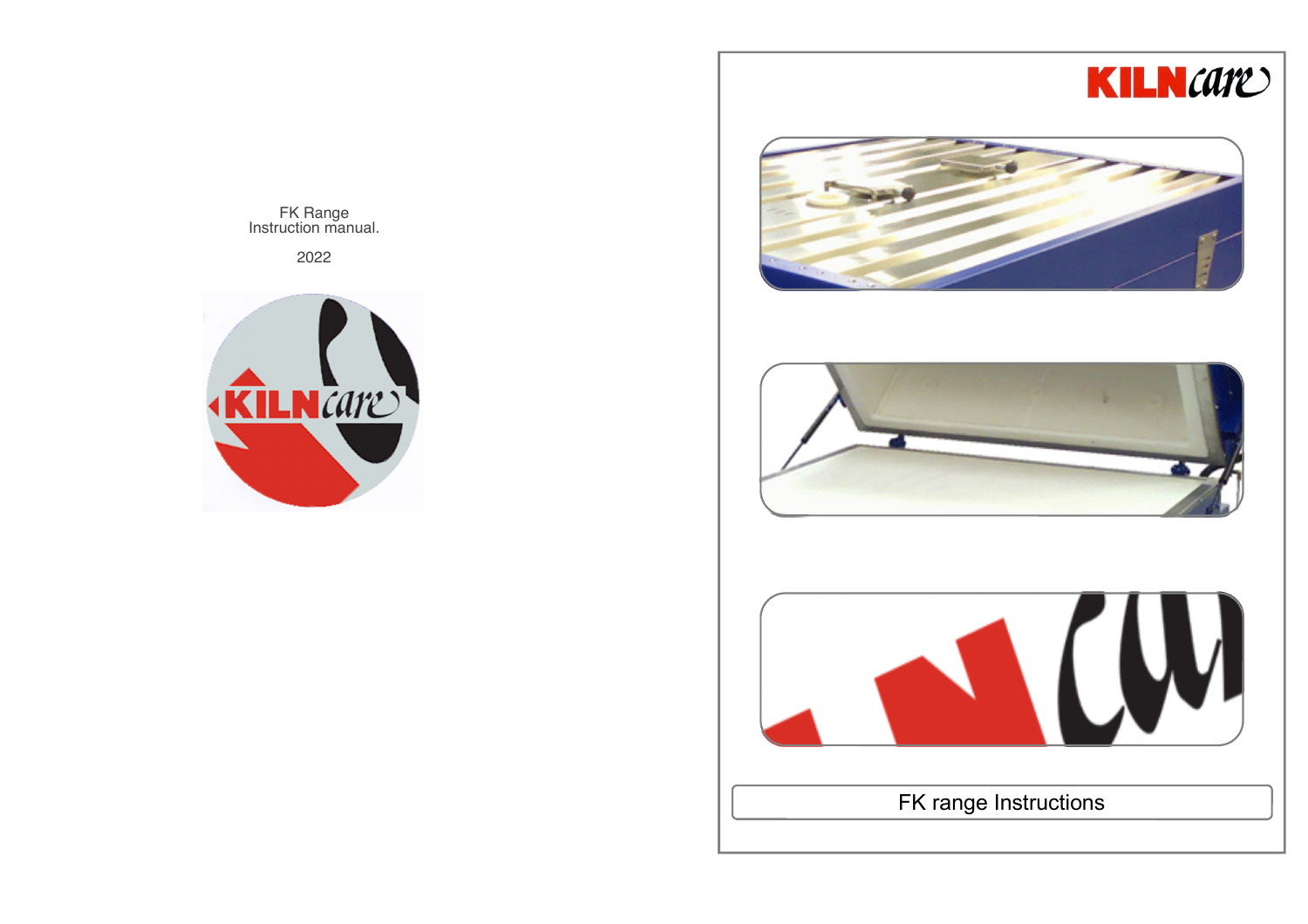# **KILN** CATE



**Thank you for choosing to purchase one of the FK family of kilns for your glasswork.**

**We hope you will have many years happy use out of your kiln.** 

**This family of kilns has undergone more than a decade of progression which has led it to where it is today, one of the best performing and reliable fusing kilns in the world.**

**Please read this manual fully to get to know your kiln before use.**

 **Index**

Page

- 2 Safety notices
- 4 For your records / Where to site your kiln
- 
- 5 Splitting instructions<br>7 Electrical connection 7 Electrical connection
- 9 Looking after your kiln
- 10 Initial firing
- 11 Operation
- 13 KCR32C controller instructions
- 16 Trouble shooting
- 19 Gas spring replacement
- 20 Contact us
- 21 Your notes
- CE Certificate 23

#### **Safety notices**

Your FK kiln is designed and built to meet all European Directives and British Standards.

 However, as with all kilns, there are certain measures that you must take to achieve optimum safety.

# **European Declaration of Conformity.**

Kilncare Limited, The Kiln Works, 907 Leek New Road, Baddeley Green, Stoke on Trent, Staffordshire, United Kingdom, ST2 7HQ.

We declare that the equipment described below was manufactured ourselves to comply with directives listed. We do not give any assurance that the equipment is suitable for any purpose other than that listed below and must be operated and maintained in accordance with our operating instructions.

> **Products.**FK range.

**Directives.** LVD - Low Voltage Directive 2006/95/EC. EMC - Electromagnetic Compatibility Directive 2004/108/EC# #The equipment is intended for use only in premises having a service current capacity of 100 A per phase, supplied from a distribution network having a nominal voltage of 400/230 V,

 The user should determine in consultation with the supply authority, if necessary, that the service current capacity at the interface point is sufficient for the equipment.

**Harmonized Standards.**BS EN 1088:1995+A2:2008, BS EN 55014-1:2006, BS EN 55014-2:1997.

> **Description.** Glass fusing and slumping Kiln.

**Purpose of use.** Glass fusing, slumping and colouring up to the maximum temperature stated on the kiln data plate.

> **Product serial number.**As per affixed data plate.

> > **Manufacture year.**2022

Technical documentation is held for this product.

 Lee Sherwin,Director,

Sthouer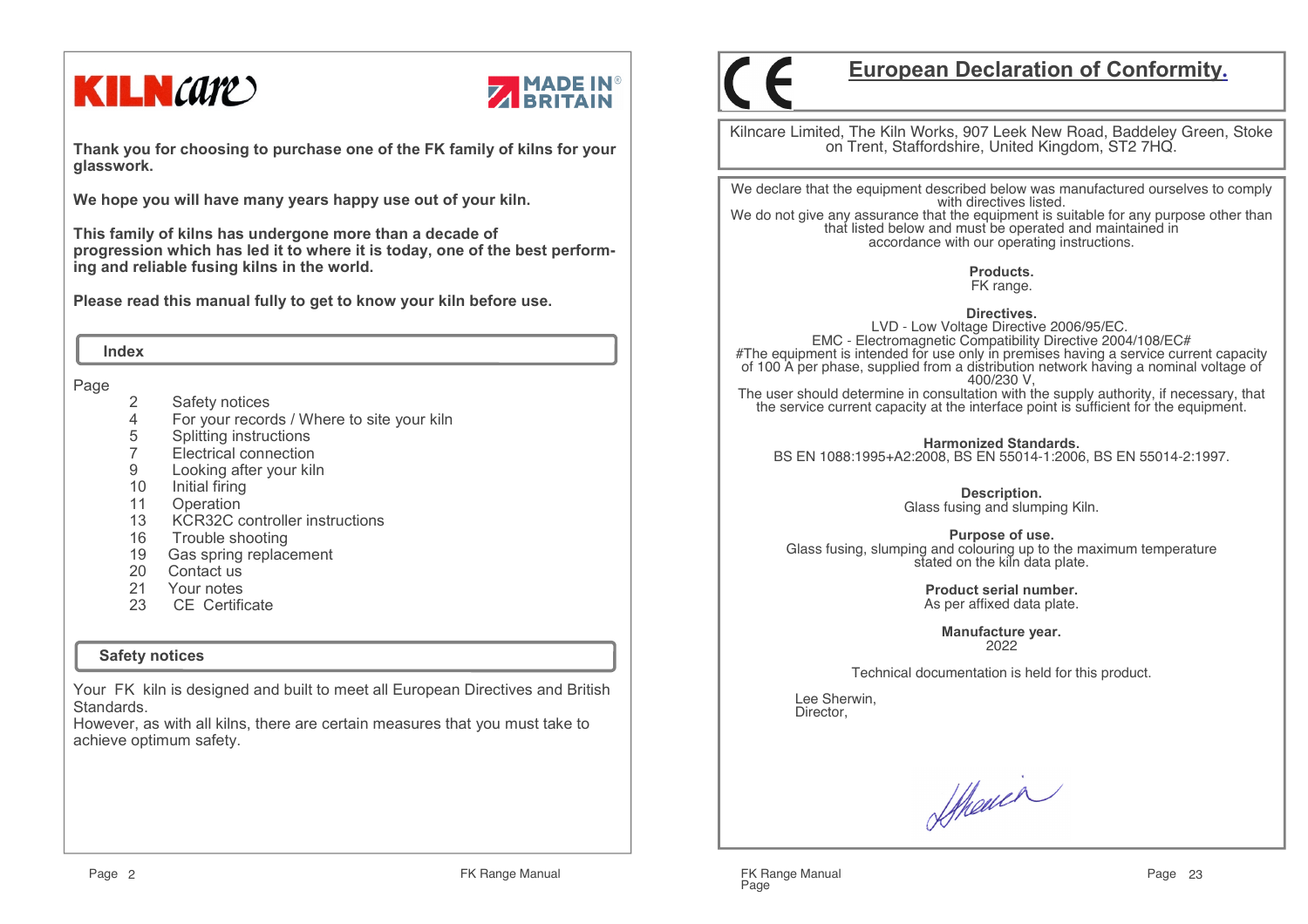#### **Electricity**

 The FK meets all Electrical Safety Directives, including a lid safety switch. However, the kilns are electric and as such certain measures should be taken.Keep the kiln dry.

Never attempt to remove any of the kiln covers or do any repair work when the kiln is plugged into, or connected to the mains electricity supply.

Never use the kiln if external cables are damaged.

Have the kiln tested by a competent person at least every 12 months.

#### **Hot Surfaces**

 The kiln will have hot surfaces. Do not touch the kiln when it has been on for any period of time as the case temperatures will rise with time.

KEEP PETS AND CHILDREN AWAY FROM THE KILN DURING ITS FULL CYCLE AND UNTIL COOL.

Keep the kiln clear of flammable items such as curtains etc.

#### **Safe loading**

Never attempt to load the kiln until the lid is in the fully open position.

On larger models (FK6 and above) there is a safety arm that must be swung upwards and located into the safety cup fixed to the side of the kiln chamber. The safety arm and cup are mounted on the right hand side of the kiln. We recommend that this safety arm is used whenever the chamber is in the open position. To lower the chamber swing the safety arm down to its rest position. On models at the top of the range there may be a safety arm fitted to both the left and right hand side of the kiln. Always use both.

Never attempt to over reach when loading larger pieces of glass, always request assistance.

Remember, check before fully closing the chamber that the glass or any other medium is clear of the door seal as it closes. Stay within the groove guide in the brickwork around the perimeter on the bed.

Always ensure that the work and any associated moulds or firing apparatus are not taller than the height from the bed to the bottom of the elements or element tube breakage way result on closing the lid.

—————————————————————————————-

—————————————————————————————

 $\mathcal{L}=\{x\in\mathcal{L}^{\infty}\mid x\in\mathcal{L}^{\infty}\}$ 

—————————————————————————————–

—————————————————————————————-

 $\mathcal{L}=\{x\in\mathcal{L}^{\infty}\mid x\in\mathcal{L}^{\infty}\}$ 

—————————————————————————————

-denote the contract of  $\mathcal{L}$  -denote the contract of  $\mathcal{L}$  -denote the contract of  $\mathcal{L}$ 

 $\mathcal{L}=\{x_1,\ldots,x_n\}$  , we can assume that  $\mathcal{L}=\{x_1,\ldots,x_n\}$  , we can assume that

—————————————————————————————

—————————————————————————————

 $\mathcal{L}=\{x_1,\ldots,x_n\}$  , we can assume that  $\mathcal{L}=\{x_1,\ldots,x_n\}$ 

—————————————————————————————-

—————————————————————————————

 $\mathcal{L}=\{x\in\mathcal{L}^{\infty}\mid x\in\mathcal{L}^{\infty}\}$ 

—————————————————————————————-

—————————————————————————————

 $\mathcal{L}=\{x\in\mathcal{L}^{\infty}\mid x\in\mathcal{L}^{\infty}\}$ 

—————————————————————————————-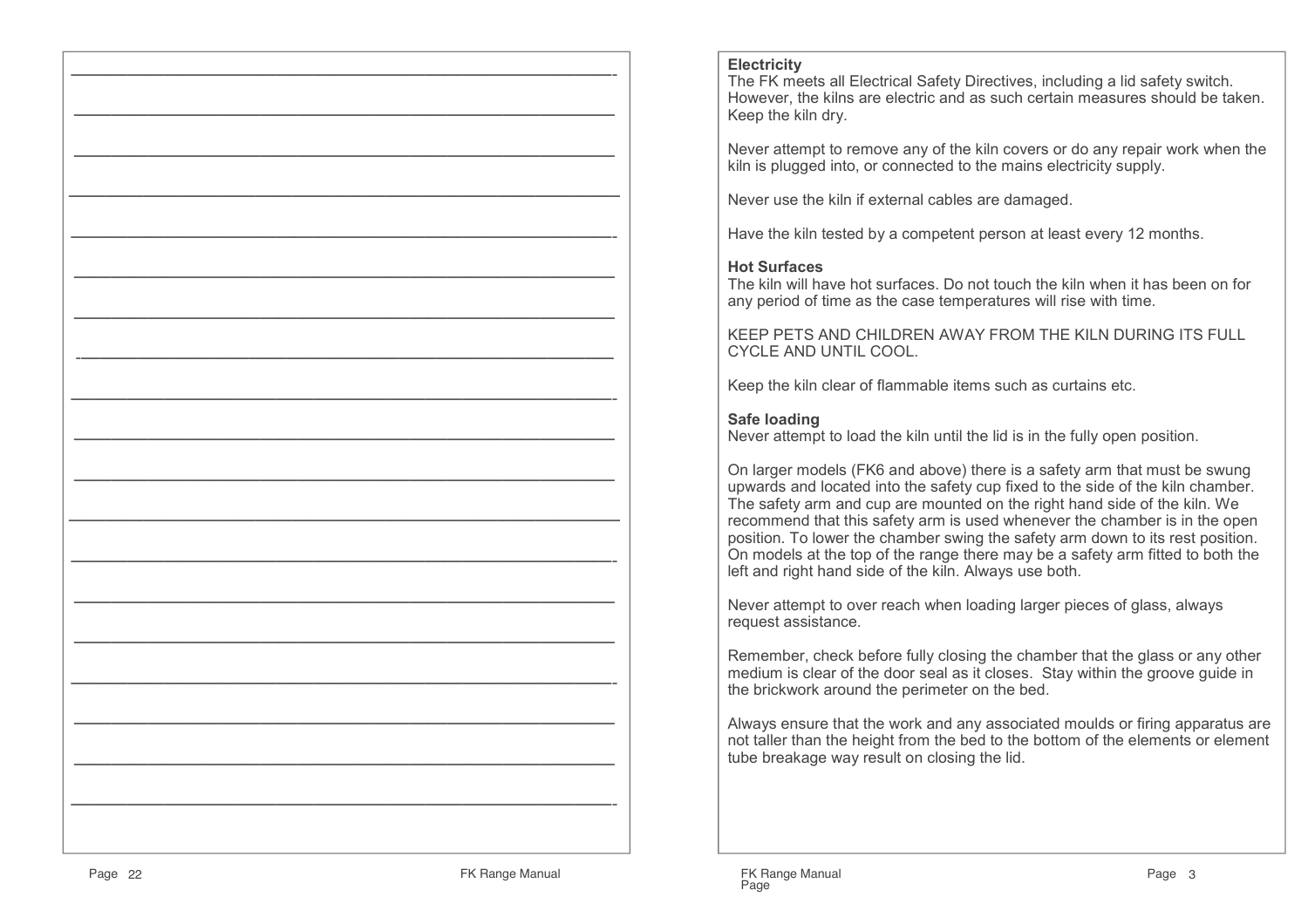| <b>Your new arrival</b> |  |  |  |
|-------------------------|--|--|--|
|-------------------------|--|--|--|

For your recordsDate of purchase. \_\_\_\_\_\_\_\_\_\_\_\_\_\_\_\_\_\_\_\_\_\_

Company purchased from

First date of use \_\_\_\_\_\_\_\_\_\_\_\_\_\_\_\_\_

#### **Unpacking your kiln**

 Once unpacked please show consideration to the environment when disposing of your kiln packaging.

#### **Where to install your kiln**

 Position the kiln allowing a minimum of 30cm clearance around both sides. The kiln casing will get hot and so any combustible material must be kept at a safe distance. Never leave combustible materials on the kiln lid or touching the kiln during a firing.

Do not site the kiln close to flammable items such as curtains etc.

The floor must be capable of carrying the weight of the kiln. #

Consideration must also be given to the ceiling area above the kiln as heat will radiate upwards from the kiln.

I**MPORTANT**. The top of the lid and the side cover box of the FK will see high temperatures so careful consideration must be given to siting with regard to the safety of children and pets. It is advised that the kiln is left untouched until the kiln has finished it's given program and fully cooled. Remember, whilst the kiln is cooling it may be possible that the external case temperature actually increases.

Do not site the kiln outside.

It is advised to site the kiln in a room that has ventilation.

 After the first couple of firings there is almost no emissions from the kiln but there will always be vapour etc released by whatever you are firing in the kiln, especially stains so room ventilation is always advisable.

 The type of room venting required depends on many factors and so it is best to contact a ventilation specialist if in any doubt.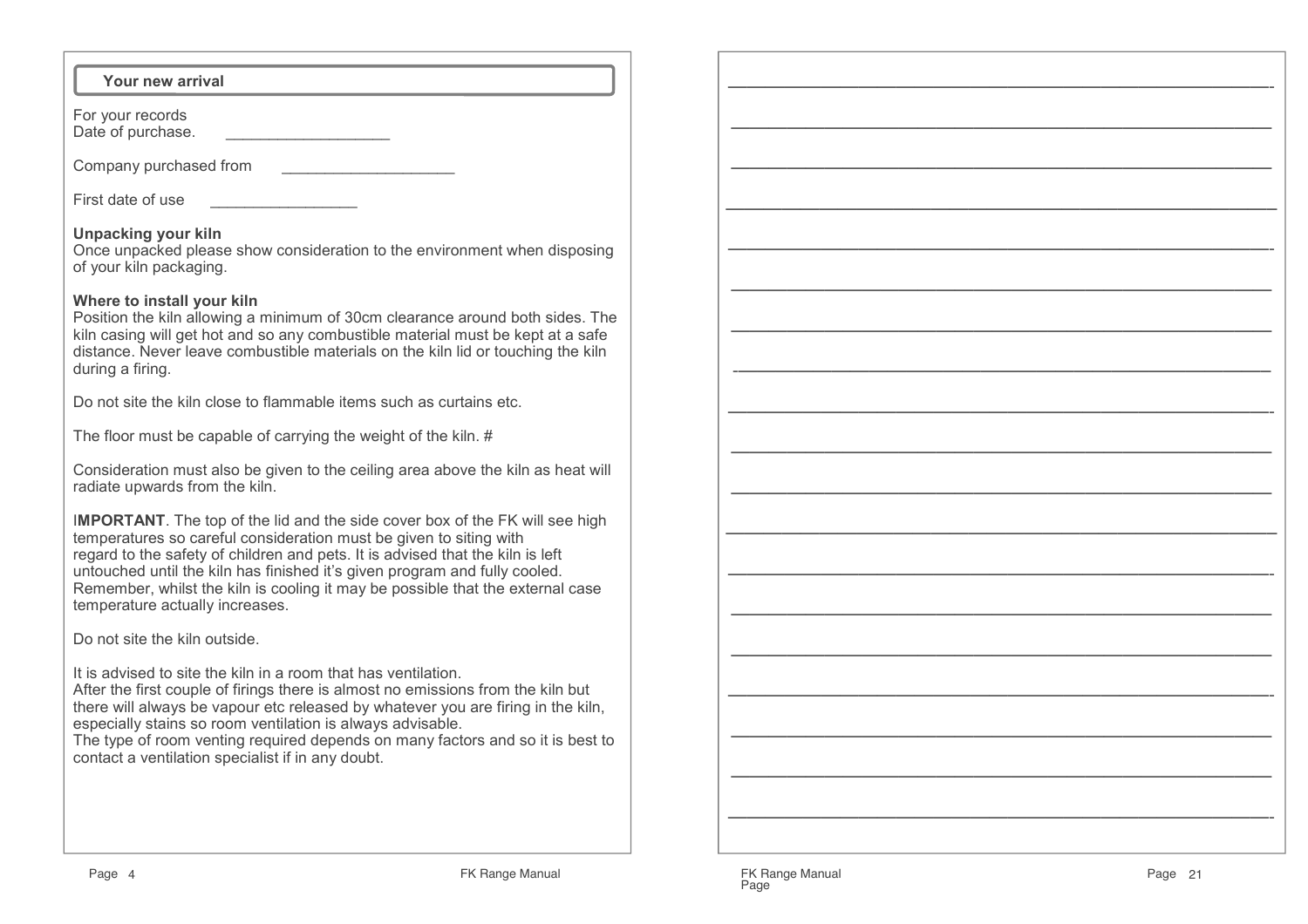| <b>Notes</b> |  |
|--------------|--|
|              |  |
|              |  |
|              |  |
|              |  |
|              |  |
|              |  |
|              |  |
|              |  |
|              |  |
|              |  |
|              |  |
|              |  |
|              |  |
|              |  |
|              |  |
|              |  |
|              |  |
|              |  |
|              |  |
|              |  |
|              |  |
|              |  |
|              |  |

#### **Splitting instructions**

The FK kilns can be split to enable the kilns to be installed into rooms and studios with limited access.

Splitting instructions FK4—FK8

 To split the kiln down the first and most important part of the process is to remove the gas struts. This MUST be done with the kiln lid in the fully open position. 1 person (more on larger models) will need to hold the kiln lid in the fully open position whilst another removes the gas springs.

EXTREME CARE MUST BE TAKEN to ensure that once the gas struts are removed that the lid does not try to snap the kiln shut by flipping up the front of the bed. Once you are happy that the necessary precautions have been taken to ensure safety during this process then the clips can be removed that hold the gas struts on.

The bottom section of the gas strut attaches to the kiln via a ball joint type fitting. Around the bottom or "knuckle" of the gas strut there is a small clip that recesses around the collar of the knuckle. Unclip then remove the clip. Using a suitable implement apply a slight leverage between the knuckle and the kiln bed as close to the ball joint as possible. The gas spring will free itself. Then do the other side.

Refit the clips into the knuckle for safekeeping.

Gently and carefully lower the kiln chamber until it is seated safely on the kiln bed in its closed position.

Now remove the hinges. Simply loosen all the screws and remove them.

Disconnect the earth bonding wires between the bed and the chamber. These are attached to the hinge strengthening box sections at the rear of the kiln.

Unplug the thermocouple at the connector at the rear.

The lower main electric box is fixed with 4 pins that screw into the back of the box from under the kiln floor . Place or temporarily attach the electric box somewhere safe on the kiln chamber for safe keeping whilst in transit.

Unplug the thermocouple at the connector at the rear.

The chamber can now be lifted clear of the bed. Take care not to damage the seal. REMEMBER, the rods that carry the elements are of Quartz composition and as such, severe shocks to the chamber must be avoided.The chamber will carry vertical or horizontal.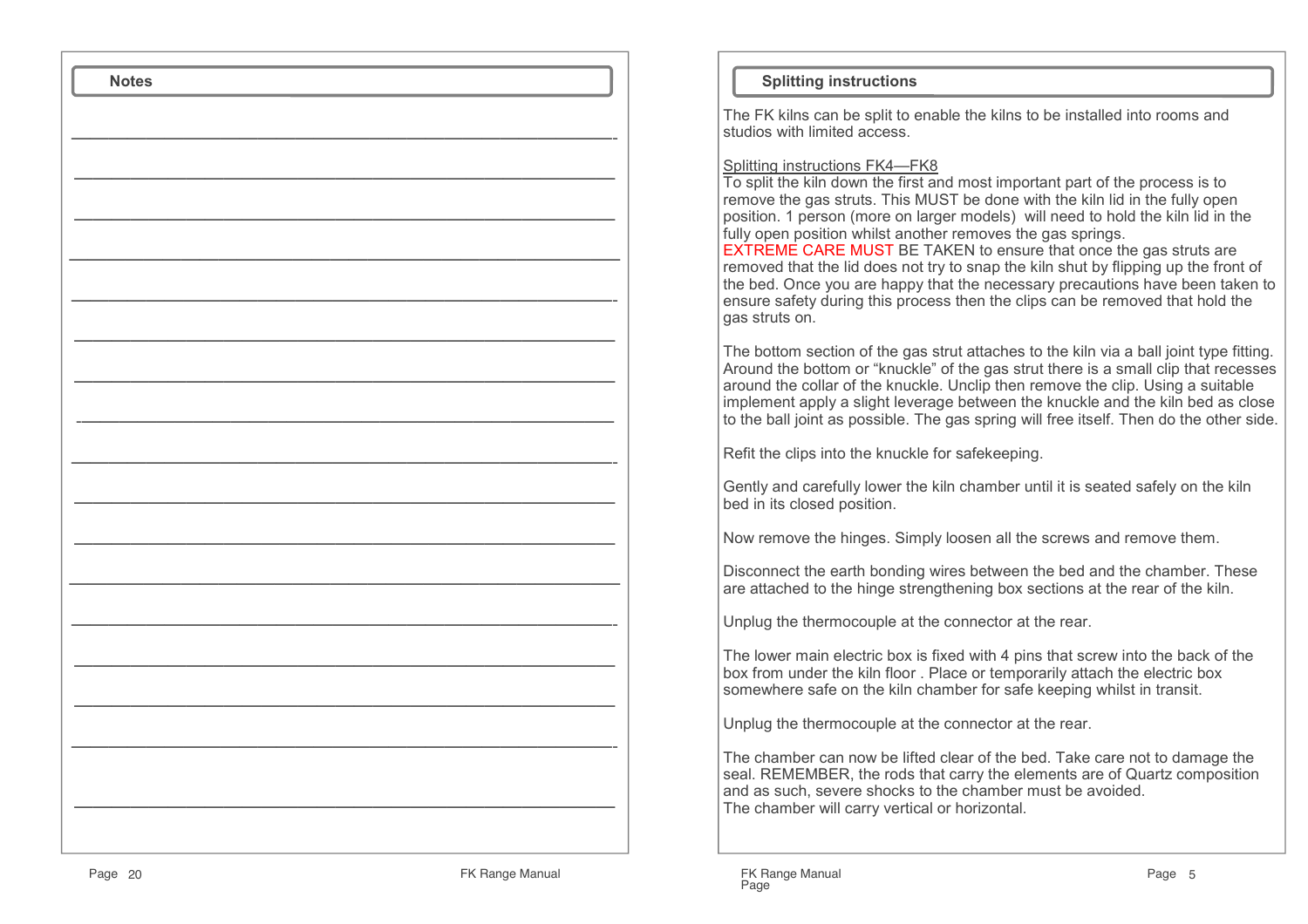The kiln bed will also carry horizontal or vertical although in the vertical position the bricks are liable to shift as they are not cemented together.

Once in position the kiln can be re-assembled in reverse. THE GAS SPRINGS MUST BE FITTED LAST. Care must be taken to ensure that the safety retention clip is correctly fitted so guarding against accidental gas spring dislocation. Check that the hinges are fitted with all the pins prior to re-fitting of the gas springs.

It is important that the earth bonding wires are re-fitted correctly and soundly. Before final connecting it is advised that all electrical connections are checked and re-tightened by a competent person.

#### Splitting instructions FK9—FK10

 To split the kiln down the first and most important part of the process is to remove the gas struts. This MUST be done with the kiln lid in the fully open position. The lid/ chamber of the FK9/10 is heavy and it will require at least 3 people to take the weight. EXTREME CARE MUST BE TAKEN to ensure that once the gas struts are removed that the lid does not try to snap the kiln shut by flipping up the front of the bed. Once you are happy that the necessary precautions have been taken to ensure safety during this process then the clips can be removed that hold the gas struts on.

The bottom section of the gas strut attaches to the kiln via a ball joint type fitting. Around the bottom or "knuckle" of the gas strut there is a small clip that recesses around the collar of the knuckle. Unclip then remove the clip. Using a suitable implement apply a slight leverage between the knuckle and the kiln bed as close to the ball joint as possible. The gas spring will free itself. Then do the other side.

Refit the clips into the knuckle for safe keeping.

Gently and carefully lower the kiln chamber until it is seated safely on the kiln bed in its closed position.

Now remove the hinge pins. Firstly straighten then remove each hinge pins cotter pin. The hinges and hinge pins are heavy duty and generally a tight fit. The hinge pins may well require knocking out. If this is the case then try to keep the shock to the kiln to a minimum. The kiln is robust enough to take the shock required to remove the hinge pins but is not indestructible so unnecessary force should be avoided. There is approximately a 5 mm gap at the rear of the FK9/10 where the chamber and the base meet. It is advisable to block this gap with a crow bar or similar type tool whilst removing the hinge pins. This will keep the weight of the kiln of the hinge pins and ease resistance on them. Once all the hinge pins are out, the kiln chamber can be lowered to the kiln bed.

Disconnect the earth bonding wires between the bed and the chamber. These are attached to the hinge strengthening box sections at the rear of the kiln.

Unplug the thermocouple at the connector at the rear.

#### **Back up**

We pride ourselves on our back up and after sales service and so in the unlikely event of any problems please do not hesitate to call our staff for friendly help and advise.

#### **Contact us**

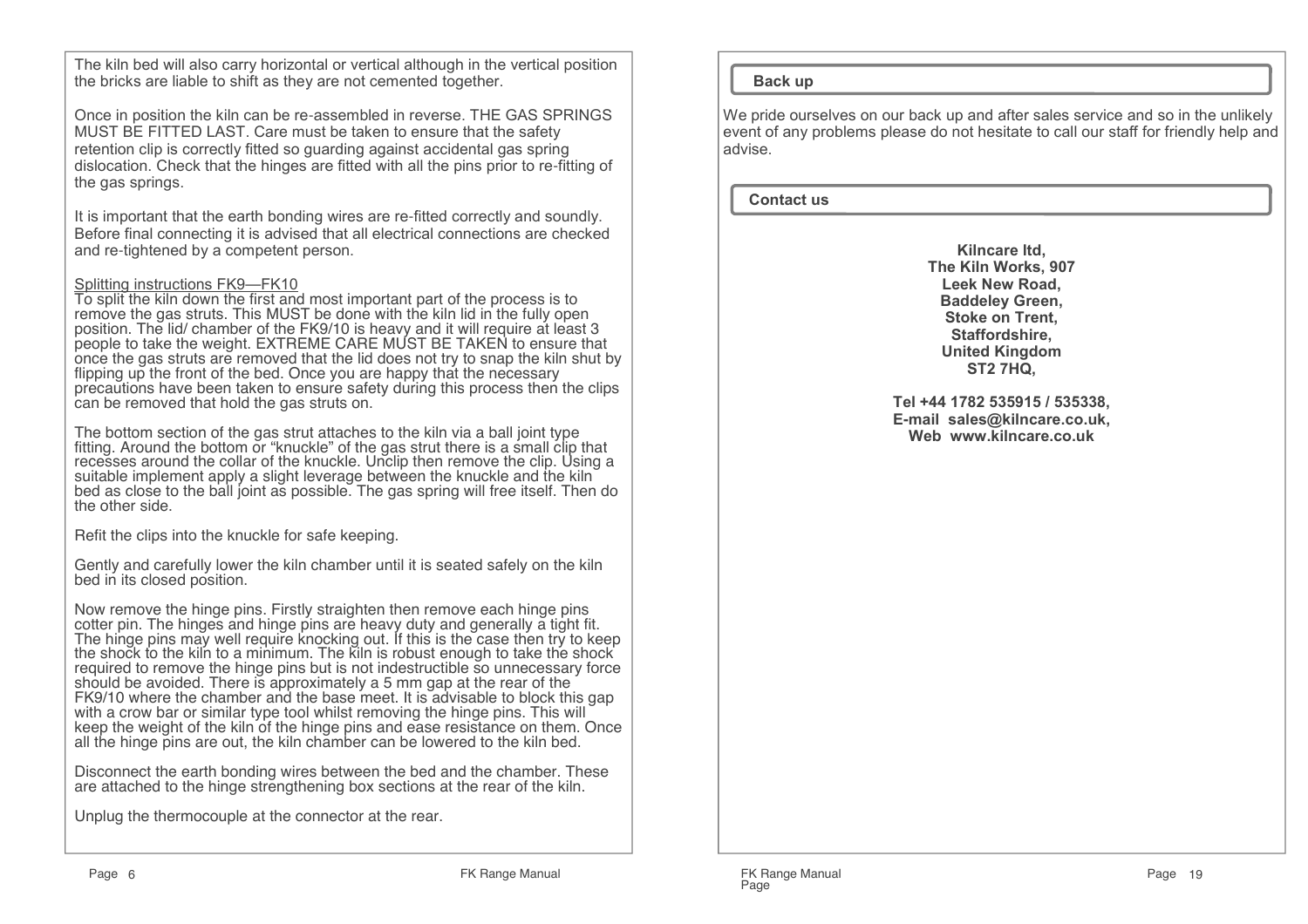On larger kilns it will be necessary to make other arrangements to hold the lid raised such as block and tackle. NEVER ATTEMPT TO REMOVE A GAS SPRING WHILST THE LID IS IN THE CLOSED POSITION.

Remove the clip that is inserted around and through the knuckle joint at either end of the spring. Keep the clip safe in case you loose one of the new ones.Also remove the clips from the new gas spring and keep it safe. By applying gentle pressure to the knuckle clip it off the shoulder joint that is bolted to the kiln bed. Do not apply pressure to the spring shaft or main cylinder. A large screw driver works well for getting behind the knuckle then gently prizing off.

Now do the same at the top of the spring and the gas spring will be free.

Offer the new spring to the top knuckle and tap it on, again, only tapping the shoulder joint. The fatter cylinder of the tube always fits at the top.

Refit the knuckle clip to the top.

Offer up the bottom knuckle to the bottom shoulder and repeat the process. If the gas spring is now secured in place then the assistance to hold the lid raised can now be removed.

The gas spring will now need to be pressurised.

 Where the top knuckle joins to the top of the main cylinder there is a small Allen key valve.

 Using the Allen key provided, release pressure from the valve. It is recommended that this is done in small quarter turns and each turn lasting a second or less before being closed again,

After each couple of releases try to close the lid.

As you get nearer to having a balanced close, shorten the time the valve is released for.

ONCE TOO MUCH PRESSURE IS LET OUT IT CANNOT BE REPLACED.

When you are happy that the gas springs are applying equal pressure ensure that the valve it tightly closed.

The lower main electric box is fixed to a blue plate. Remove this plate with the electric box attached to it from its fixings to the kiln floor and rear leg upright. Place or temporarily attach the electric box somewhere safe on the kiln chamber for safe keeping whilst in transit.

The chamber can now be lifted clear of the bed and legs. Take care not to damage the seal.

The chamber will carry horizontal or vertical. REMEMBER, the rods that carry the elements are of Quartz composition and as such severe shocks to the chamber must be avoided.

The kiln bed will also carry horizontal or vertical although in the vertical position the bricks are liable to shift as they are not cemented together.

Once in position the kiln can be re-assembled in reverse. THE GAS SPRINGS MUST BE FITTED LAST. Care must be taken to ensure that the safety retention clip is correctly fitted so guarding against accidental gas spring dislocation. Check that the hinges are fitted with all the pins prior to re-fitting of the gas springs.

It is important that the earth bonding wires are re-fitted correctly and soundly. Before final connecting it is advised that all electrical connections are checked and re-tightened by a competent person.

#### **Electrical connection**

All FK kilns will require connection to a suitable electrical supply.

If the kiln is to be used on a 3-phase supply a neutral must also be supplied.

The electrical supply MUST have a sound earth connection.

Diagram 1.4

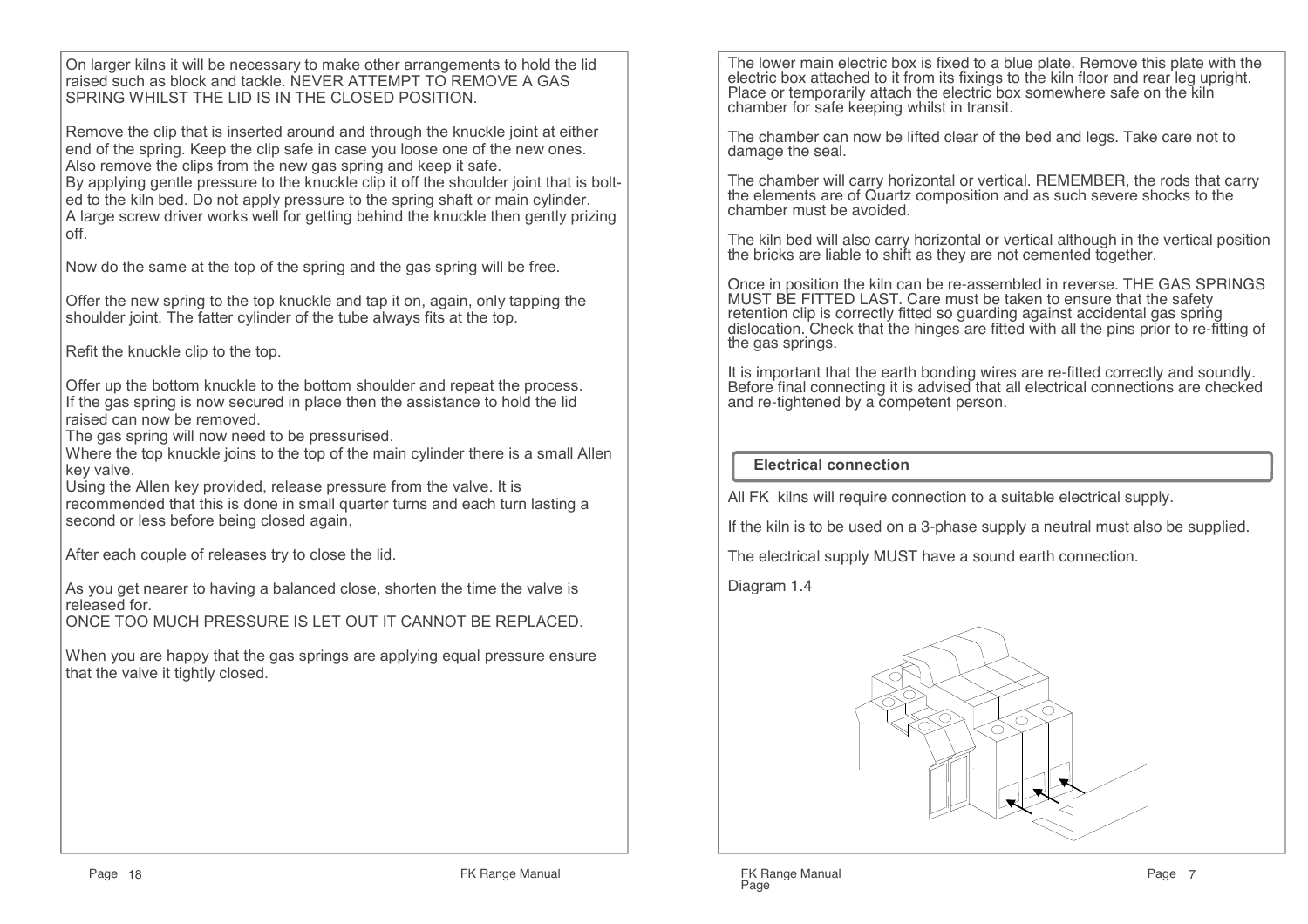Your FK range kiln is supplied ready for connection to a 3-phase supply. If your supply is single phase then use the connection link fixed to the door of your connection panel.

The link fits across the 3 fused terminals as shown in diagram 1.4. Make sure to tighten all 3 screws.

 We recommend that the centre terminal is then used to make your live connection with the wire sitting under the fork rather than on top of it.

The terminals are for use with cable of a size up to 10mm.

 REMEMBER that if the kiln is then re-connected to a 3-phase supply then the link MUST be removed.

 The black and green terminals are for Neutral and Protective Earth respectively. As always we recommend that the connections are done by a qualified electrician**.**

#### **Portable Appliance Testing**

 It is possible, depending on the type of establishment that the kiln is to be used in, that the kiln may be required to be Portable Appliance Tested along with other electrical items.

 It is important that the controller is disconnected before testing or there is a risk of the high voltage associated with the test effecting the controller permanently.

On initial testing, the kiln may show a low insulation resistance reading, this is normal and will improve as the kiln dries.

 Kilns are porous by nature and will absorb moisture from the atmosphere, especial if the kiln is new or has had a period of inactivity.

Periods of testing will be stipulated by the testing body.

#### **KILNS AND R.C.D. "TRIPS"**

 Due to the reasons stated above and to insulation material properties, a certain amount of leakage to earth will probably be evident, therefore the fitting of a 30ma R.C.D. in the circuit can create a fault condition at low temperatures if the kiln is damp, at higher temperatures as the kiln insulation heats up, when first fired or used after a long period of inactivity.

This problem is relatively rare but can be solved by the fitting of a 100ma R.C.D.

Consult us or a fully qualified electrician for advise.

#### **Looking after your kiln** $\Omega$

A well-built kiln requires very little maintenance. Certain common sense tasks will certainly help its life such as cleanliness and careful use.

a special attachment which is available from most tool shops or a spanner can be used.

Raise the lid and carefully remove the stainless retaining frame.

The seal comprises of non-ceramic fibre strips. Remove the damaged strip. Thestrips are not fixed into place by any adhesive but are simply compressed into position by the retaining frame. The seal strip will remove easily. Offer the new strip to its position and tuck the ends behind the insulation boards, use the remaining strips as a guide.

The retaining frame can now be refitted either by offering it up to the open lid or by lying the frame on the bed and carefully lowering the lid down onto it.

#### **Uneven heating**

 Check that all the elements are working, there are no power failures, the main fuses, the lid safety switch, the condition of the cabling and mains isolator. 9 times out of 10 an uneven kiln is caused by a kiln power failure leading to a section of the elements not running correctly.

The above checks will need to be made by a competent kiln engineer.

Check the condition of the lid seal.

Check that the lid is sitting evenly to the bed and that the clamp is still working effectively.

Check that the elements are still in good condition and that the coils have even spacing's between them and are not bunching to one side.

#### **Kiln lid sits high on one side or the lid is now heavy to lift.**

 Check around the lower sections of the gas spring lifters on each side of the kiln for oil.

 It is normal to have a small amount of lubrication around the bottom, thinner shaft of the gas springs. If there is a problem it will very often start to drip oil onto the floor directly below the gas spring.

If this is the case the gas spring will need replacing.

The faulty gas spring will be on the side that is lowest when the kiln lid is shut.

#### **Gas spring replacement**

 To replace the gas spring raise the kiln to it's highest position. On smaller kilns a second person can be used to hold the lid in it's up position whilst one of the springs is removed.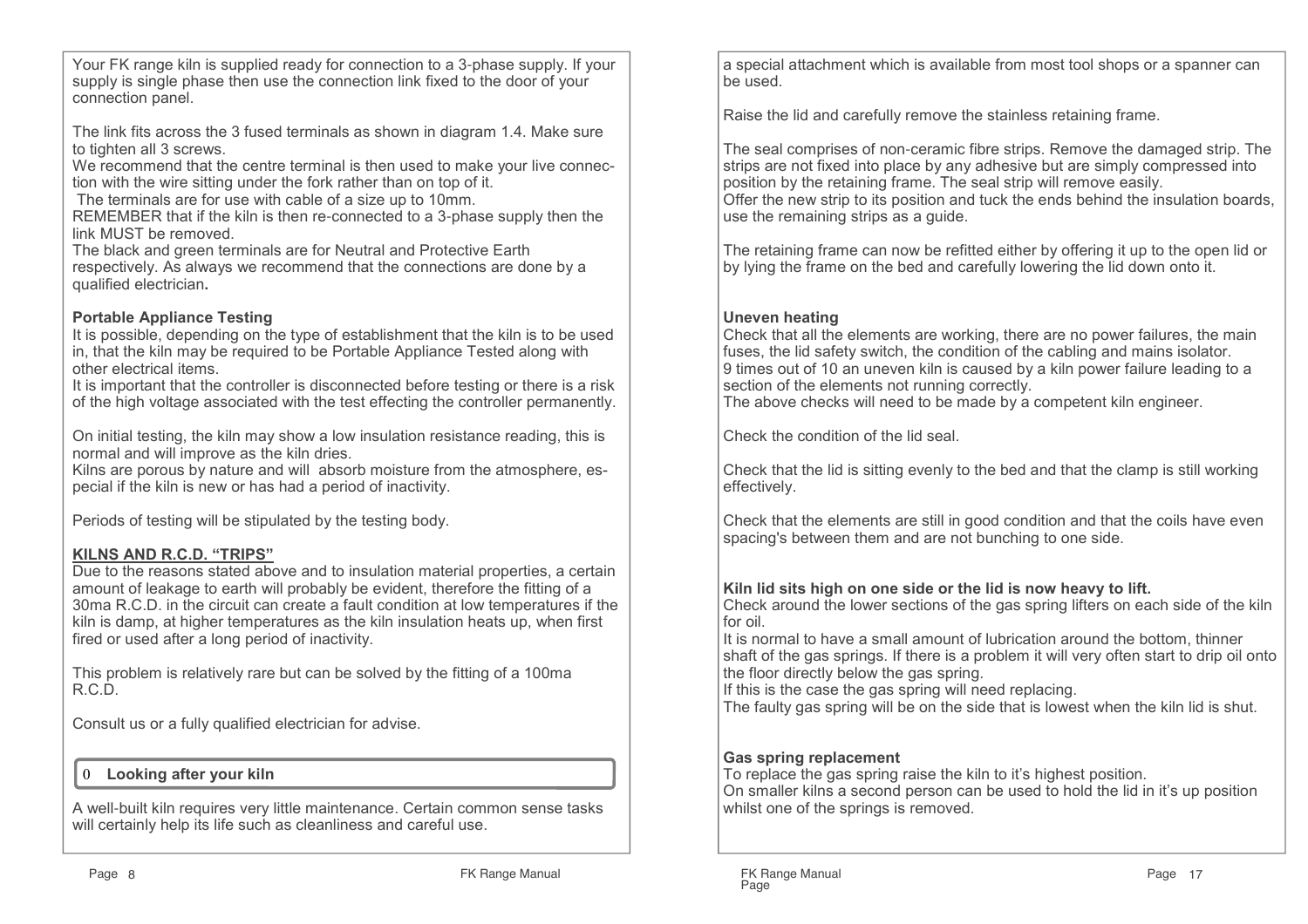#### damage.

Check that the controller is securely plugged into the kiln. With the mains turned off, a competent person should be used to check the condition of the internal wiring and electrical contact points. If there is no obvious damage, then the kiln will need to be checked over with an electrical meter.

Check that the lid is fully closed.

Get the kiln checked by a competent kiln engineer.

#### **KCR32C shows an ERROR message.**

Consult the controller manual and contact Kilncare.

#### **The Safety Contactor is double or treble clicking.**

 This should not be deemed a fault but is caused by the swinging pendulum lid safety switch. However this should only happen whilst the kiln lid is in motion. Once the lid is fully raised of closed the contactor should revert to normal operation.

#### **A crackling noise can be heard when the kiln is firing.**

 This will be a loose connection and needs to be fixed immediately by a competent person.

Continued use will almost certainly result in the connection failing.

#### **Kiln is not reaching temperature or is slow.**

 This could be either an element failure, a burnt connection a loss of supplied power or a component failure. Get the kiln checked by a competent kiln engineer.

#### **Damaged seal.**

 The seal of on any FK can be replaced if it is damaged to the extent that it starts to cause firing errors.

To replace the seal,

Lower the kiln and close the lid clamp.

Now undo the tec screws around the lower section of the chamber that hold the stainless seal retaining frame on. The tec screws can be removed with a drill and Keep the area of the door seal clear of any separating material or any other objects as once damaged the seal will need to be repaired or replaced.

Regular inspections of the gas springs that assist with the lifting of the Chamber is essential.

Check that the fixing points are still tight and are sitting level, Check that the heads of the gas springs are still in line and are also tight. Check that there is not an excessive amount of oil around the shaft/rod of the spring. A small amount of lubricating oil on the shaft is usual.

#### The gas spring inspections should be carried out weekly.

 If there are any doubts over the condition of the gas springs then do not use the kiln and immediately contact Kilncare.

Keep the kiln dry and away from sources of water. REMEMBER, the kiln is for fusing and slumping and will also fire stained glass colours. IT IS NOT A MOULD DRYER. Moulds used for slumping contain a huge amount of water, it is recommended that the mould is thoroughly dried prior to insertion in the kiln. The kiln will operate with a wet mould in it but the kiln was not designed to expel large quantities of water vapour from its chamber even though the top and sides have moisture removing features. Continued use of wet moulds in the kiln chamber could result in premature deterioration of the kiln structure.

Care must be taken not to load the kiln to a height that will result in the elements being closed on to the load. This invariably results in broken element tubes. The same applies to the thermocouple and heat fuse that stick through the back wall and right side wall into the chamber.

 When shutting the kiln lid, gently operation will also prevent accidents, even though the lid operation is dampened by the gas dampers.

Depending on use it advisable to check all electrical connections are tight every 6 months or so and that no cables are discolouring due to heat.

#### **Initial firing**

Before using the kiln it is advisable to fire the kiln empty to a temperature of 600 degrees centigrade at a rate of around 200 degrees per hour. Leave the top bung out of the top vent.This will dry and "settle" the kiln.

On the first firings, a slight odour will be emitted, this is the remnants of binding resins in the boards and should stop after two or three firings depending on temperature of the firings.

For this initial firing we recommend that the kiln is in a well ventilated area.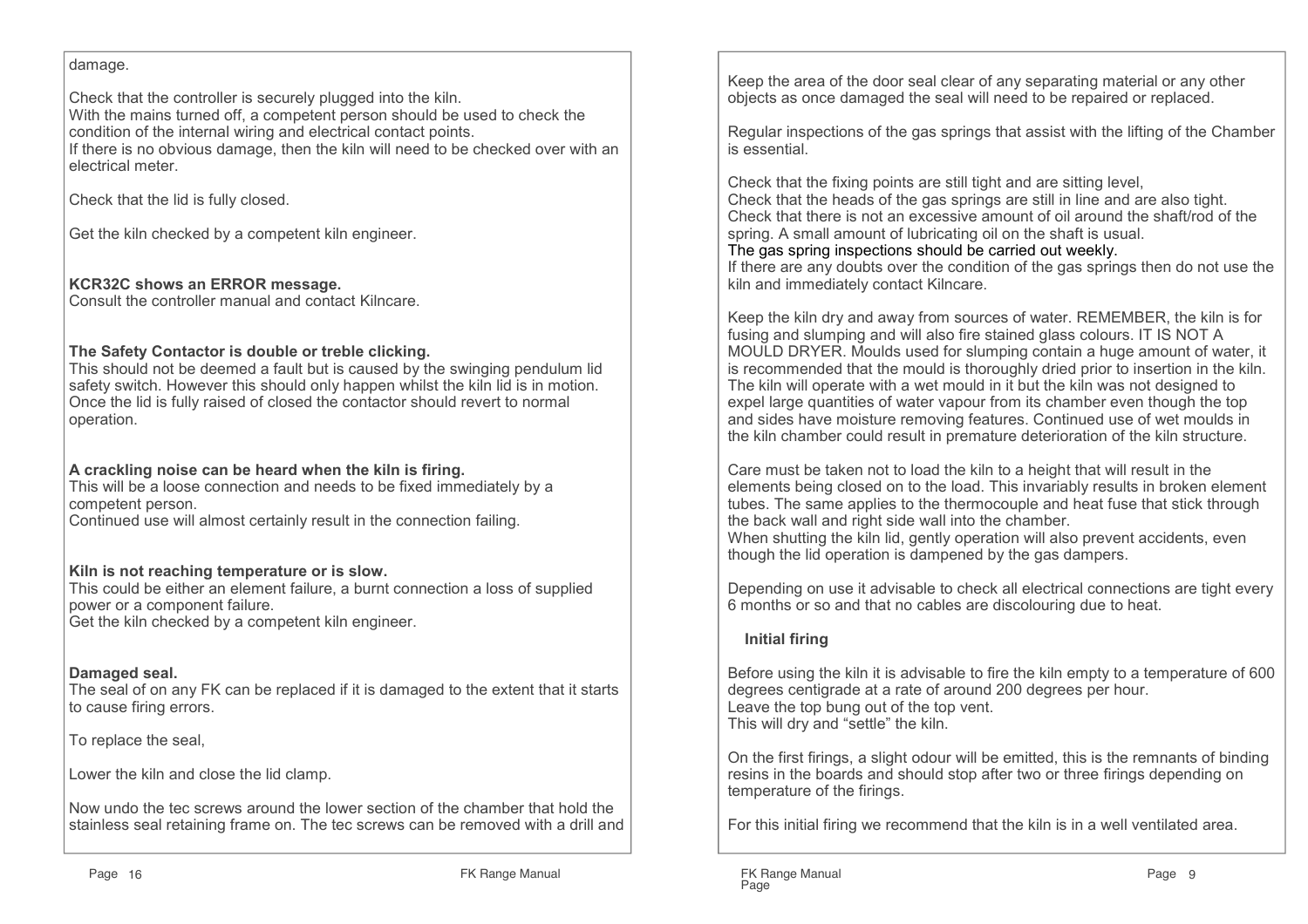We suggest that prior to the initial firing, that you read this instruction manual, and the controller manual to ensure you are familiar with all aspects of the kiln and usage of the kiln controller.

 We also recommend that the kiln controller is set to fire the kiln at full power to a low temperature and then end, say 50 degrees, whilst being monitored to ensure that it is switching off the kiln and that no problems have occurred during

transport.

 At such low temperatures the kiln will overshoot the set point temperature by some amount.

 This is normal as the controller is set to full and not a controlled rate of climb. It may also cause the controller to show an Error message or code, again, this is normal as the controller may believe that the overshoot is caused by the kiln having a fault.

 This test is to ensure that the controller shuts the kiln power off, whether it be due to the correct temperature being reached or by it going into fault mode.

#### **Control**

 The controller provided with the kiln will be the controller that the kiln was test fired with at our factory and so has already done a successful firing before you receive the kiln.

 The controller plugs into the kiln at a socket at the rear of the kiln on the underside of the main electrics box.

The plug and socket are sided and so will only fit one way.

Only plug in the controller when the mains is turned off.

Please read the instructions on control before starting to use your FK.

#### **Operation**

#### **The vents**

 There are vents on the top, front and possibly the sides of your kiln.The positioning and the amount of vents will vary depending on the model.

The vents are opened and closed manually via a vent flap. These flaps are filled with a non– dust dropping high temperature insulation pads, they removes the hazard of dust dropping whilst ceramic are inserted into the vents.

The vents on the vertical sides of the kiln are spring loaded.

The vents can be used in any combination of ways and at any kiln temperature.

The stainless steel body of the vent flap will get very hot so only open and close the vents by holding the thermoplastic handles.**Loading**

"down" keys. Press the "start" key once and the new value will be stored and the kiln will continue to fire.

#### **Example program**

 If you require the kiln to start a 7am, fire as fast as it can to 800c then hold for 10 hours. It would be programmed like so. We will presume that it is being programmed at 5pm the evening before. We will make this program 4.Press "step". Use "up" or "down" to select 4 in the top display. Press "step" Use "up" or "down" keys to select a delay time of "14.00" hours.Press "step". Use "up" or "down" keys to enter "FULL" for ramp rate. Press "step". Use "up" or "down" keys to enter "800" for temperature. Press "step". Use "up" or "down" keys to select a dwell time of "10.00" hours. Press "start" twice. Top display will flash program number then"14.00" with a flashing dot. The bottom window will show"- -" and the delay triangle will flash.

 **Trouble shooting**

#### **KCR32C has no lights**

 If the "mains on" light is not illuminated on the kiln :- Check that the KCR32C power switch is in the ON position. Check that the socket outlet that the kiln is plugged into is turned on or that the mains isolator is turned on.

With the kiln unplugged or turned off, check the cable from the kiln to the controller for damage.

Check the mains fuses.

Check the condition of the mains cabling and the mains isolator/socket.

If the "mains on" light is illuminated:- Check that the controller is securely plugged into the kiln.

With the mains turned off, a competent person should be used to check the condition of the two glass 1 amp fuses in the rear power box at low level at the rear of the kiln. Access to these fuses is by using the door key provided.

If the above appear correct contact Kilncare.

#### **KCR32C is working correctly, is showing that the kiln is receiving power but the kiln is not heating up.**

With the kiln unplugged, check the cable from the kiln to the controller for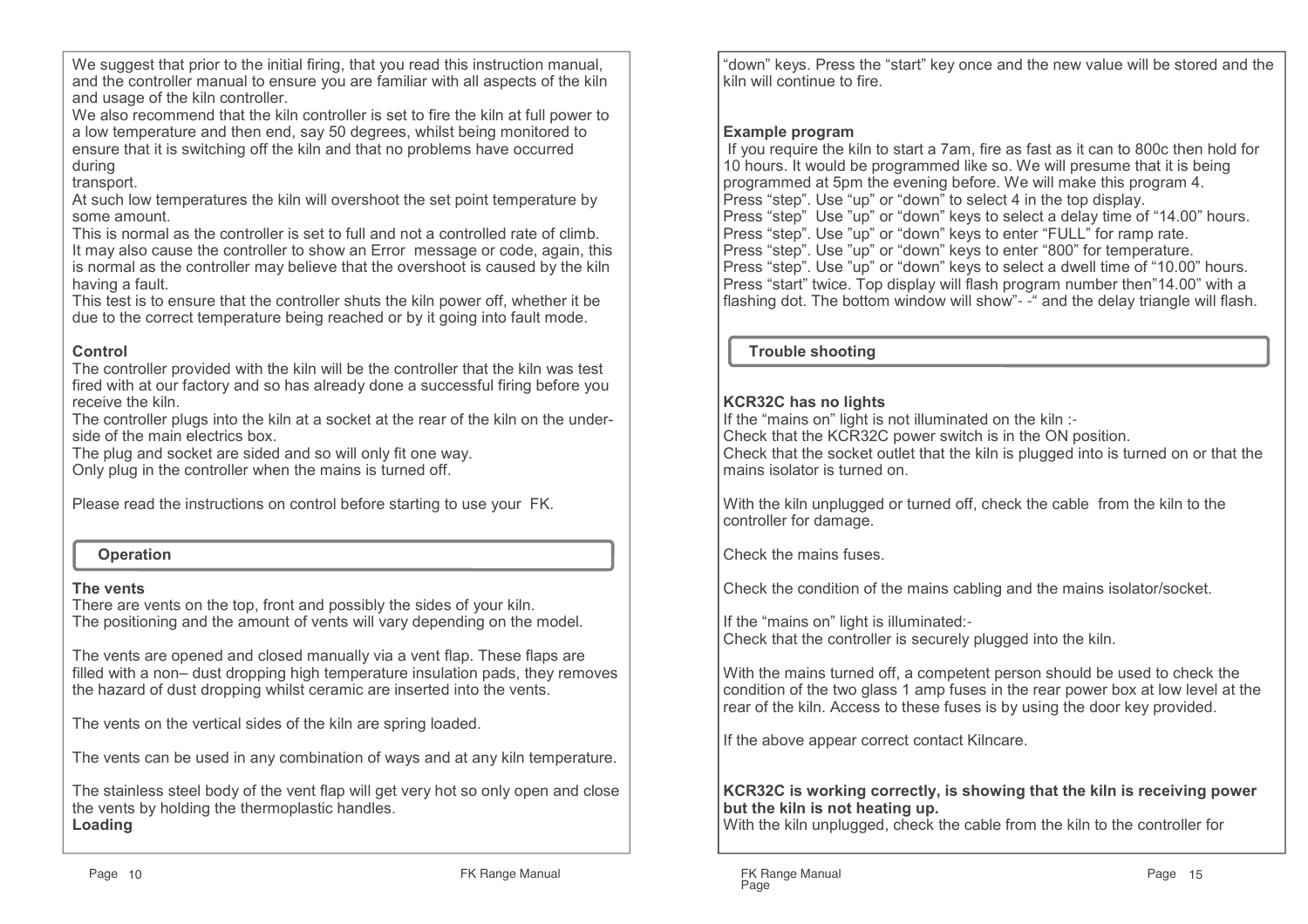have programmed all you require, select "END" at the start of the following segment.

Press "start" and the controller will display kiln temperature again.

#### **To run a program**

 Press "step" bottom display will show "Pn" and the top display will show the program number. Use the "up" or "down" keys to select the program number required.

Press "start" the top display will show kiln temperature and the bottom display will go blank.

 Press "start" again and the top display will briefly display the Program number then it will begin the program. Depending on the program contents the delay triangle or the ramp triangle will flash and the segment number will be displayed in the bottom display.

 If a delay has been set the delay triangle will flash and the top display will act as a count down timer showing the hours and minutes remaining before the kiln starts to fire.

 As the kiln fires the top display will show the kiln temperature and the bottom display will show the segment number. If the kiln is climbing the upward facing ramp triangle will flash. When the kiln is holding temperature the dwell light will flash.

#### **To stop a program**

Press "start".

#### **To pause a program**

 Press and hold the "down" button. The top display will alternate between the current temperature and

 " - - ". This temperature will be held indefinitely or until the pause button is pressed again. When the pause is stopped the kiln will continue through the program from where it was paused.

### **To forward a program**

 At any time the controller can be made to skip to the next segment. To do this, press the "up" key. This can be useful if the pause button is used. It may be that at the end of the manual pause you do not require the kiln to finish the rest of that section and so the program can be moved on to the next section or end using this key.

### **To view entered program data**

 This can be done whether the kiln is firing or not. Press the step key, each press will forward the display to the next section. Once viewed, press the "start" key once to return the control display to kiln temperature.

### **To alter program data while the kiln is firing**

Press the "step" key until the desired value is displayed. Alter it using the "up" or

As mentioned earlier in the safety section, always ensure the safety arm that is located on the side of the kiln bed is fully located into the safety cup on the side of the kiln lid before entering the chamber area (FK6 and above).

Load the kiln with the glass items that are to be fired. Stay within the guides.

Remember glass will stick to the bricks so a separating medium must be used. This can take many forms including fibre paper or a refractory batt (shelf) or bats covered with batt wash.

 It is not necessary that a kiln shelf is used and the work can be placed straight on the kiln floor if a separator is used, such as fibre paper etc to keep the glass from sticking to the kiln floor bricks when hot.

 If a kiln shelf is to be used, it does not need to be raised from the kiln floor and the batt does not need to have a separator between itself and the kiln floor bricks.

 Some users however do prefer to raise the shelves from the floor to allow a circulation of heat to the under side of the shelf.

 The glass will need a separator between itself and the batt for the same reasons as it need to be separated from the brick.

The kiln bricks do not need to be painted with battwash, just protect the area where the glass can touch the bricks with a separator.

Once the kiln has been loaded with the glass to be fired, lower the lid and clamp shut the clasp/s to ensure the lid seal remains tight throughout the firing.

Turn on the electrical supply. A click will be heard from the rear of the kiln, this is the safety circuit contactor and is normal.

If no display is illuminated on the controller then the controller may be fitted with its own power on/off switch, consult your controller manual and turn the control on.

Enter the firing cycle and start the controller.

## **What to expect on the initial firing**

Once the controller has been stated and it begins to power the kiln a clicking will be heard from the rear of the kiln as the heat is regulated. This click can sound more like a small thud on larger kilns as the contactor size increases.As mentioned on previous pages, a slight odour will be released a the insulation binders burn out.